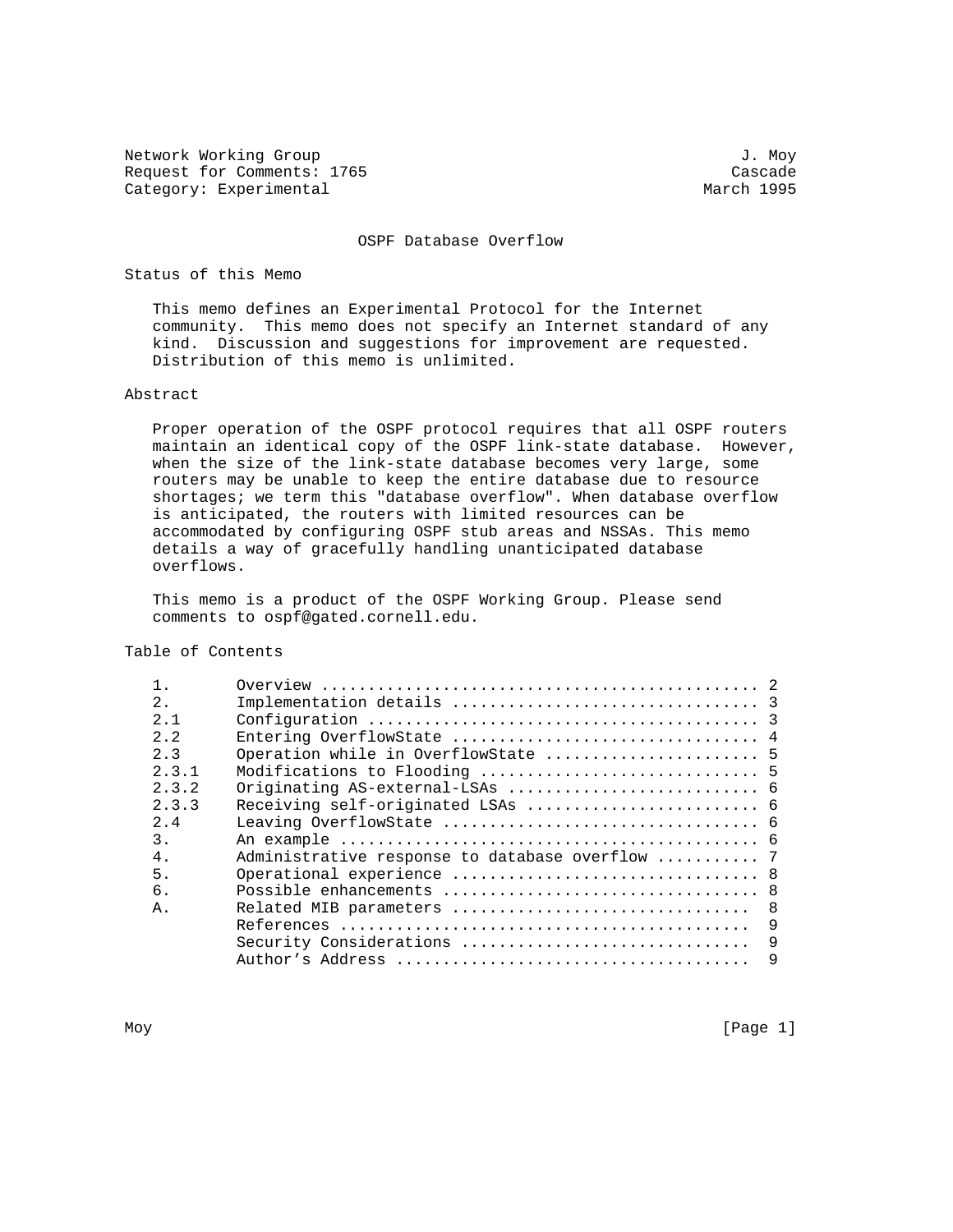#### 1. Overview

 OSPF requires that all OSPF routers within a single area maintain an identical copy of the OSPF link-state database. However, when the size of the link-state database becomes very large, some routers may be unable to keep the entire database due to resource shortages; we term this "database overflow". For example, a regional network may have a very large OSPF database because it is importing a large number of external routes into OSPF. Unless database overflow is handled correctly, routers will end up with inconsistent views of the network, possibly leading to incorrect routing.

 One way of handling database overflow is to encase routers having limited resources within OSPF stub areas (see Section 3.6 of [1]) or NSSAs ([2]). AS-external-LSAs are omitted from these areas' link state databases, thereby controlling database size.

 However, unexpected database overflows cannot be handled in the above manner. This memo describes a way of dynamically limiting database size under overflow conditions. The basic mechanism is as follows:

- (1) A parameter, ospfExtLsdbLimit, is configured in each router indicating the maximum number of AS-external-LSAs (excluding those describing the default route) that are allowed in the link-state database. This parameter must be the same in all routers in the routing domain (see Section 2.1); synchronization of the parameter is achieved via network management.
- (2) In any router's database, the number of AS-external-LSAs (excluding default) is never allowed to exceed ospfExtLsdbLimit. If a router receives a non-default AS-external-LSA that would cause the limit of ospfExtLsdbLimit to be exceeded, it drops the LSA and does NOT acknowledge it.
- (3) If the number of non-default AS-external-LSAs in a router's database hits ospfExtLsdbLimit, the router a) flushes all non default AS-external-LSAs that it has itself originated (see Section 2.2) and b) goes into "OverflowState".
- (4) While in OverflowState, the router refuses to originate any non-default AS-external-LSAs (see Section 2.3.2).
- (5) Optionally, the router can attempt to leave OverflowState after the configurable parameter ospfExitOverflowInterval has elapsed since entering OverflowState (see Section 2.4). Only at this point can the router resume originating non-default AS external-LSAs.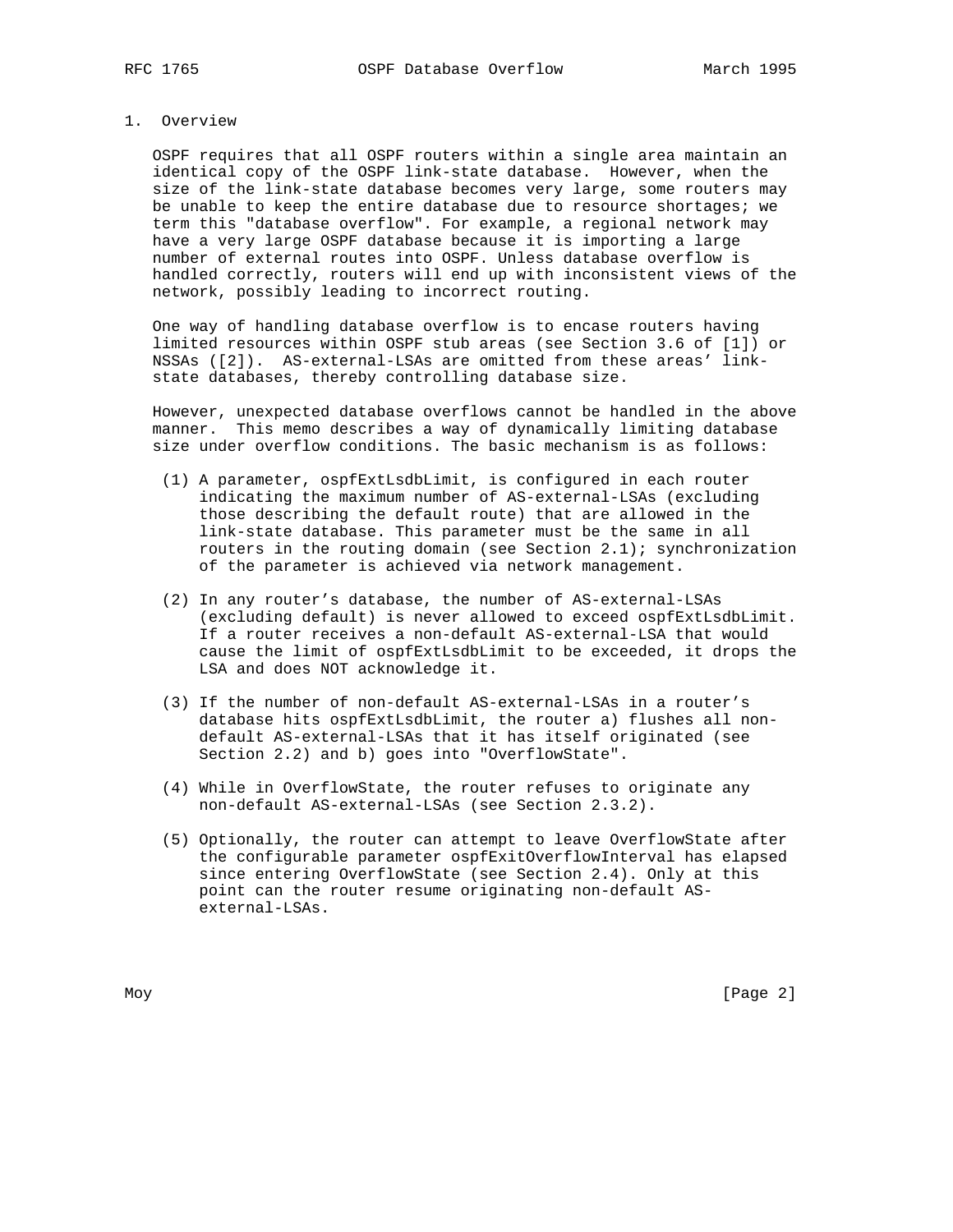The reason for limiting non-default AS-external-LSAs, but not other LSA types, is twofold. First of all, the non-default AS-external LSAs are the most likely to dominate database size in those networks with huge databases (e.g., regional networks; see [5]). Second, the non default AS-external-LSAs can be viewed as "optional" in the following sense: the router can probably be monitored/reconfigured without them. (However, using similar strategies, other LSA types can also be limited; see Section 5.)

 The method of dealing with database overflow described herein has the following desirable properties:

- o After a short period of convergence, all routers will have identical link-state databases. This database will contain less than ospfExtLsdbLimit non-default AS-external-LSAs.
- o At all times, routing WITHIN the OSPF Autonomous System will remain intact. Among other things, this means that the routers will continue to be manageable.
- o Default routing to external destinations will also remain intact. This hopefully will mean that a large amount of external connectivity will be preserved, although possibly taking less efficient routes.
- o If parameter ospfExitOverflowInterval is configured, the OSPF system will recover fully and automatically (i.e., without network management intervention) from transient database overflow conditions (see Section 2.4).
- 2. Implementation details

 This section describes the mechanism for dealing with database overflow in more detail. The section is organized around the concept OverflowState, describing how routers enter the OverflowState, the operation of the router while in OverflowState, and when the router leaves OverflowState.

2.1. Configuration

 The following configuration parameters are added to support the database overflow functionality. These parameters are set by network management.

#### ospfExtLsdbLimit

 When the number of non-default AS-external-LSAs in a router's link-state database reaches ospfExtLsdbLimit, the router enters OverflowState. The router never holds more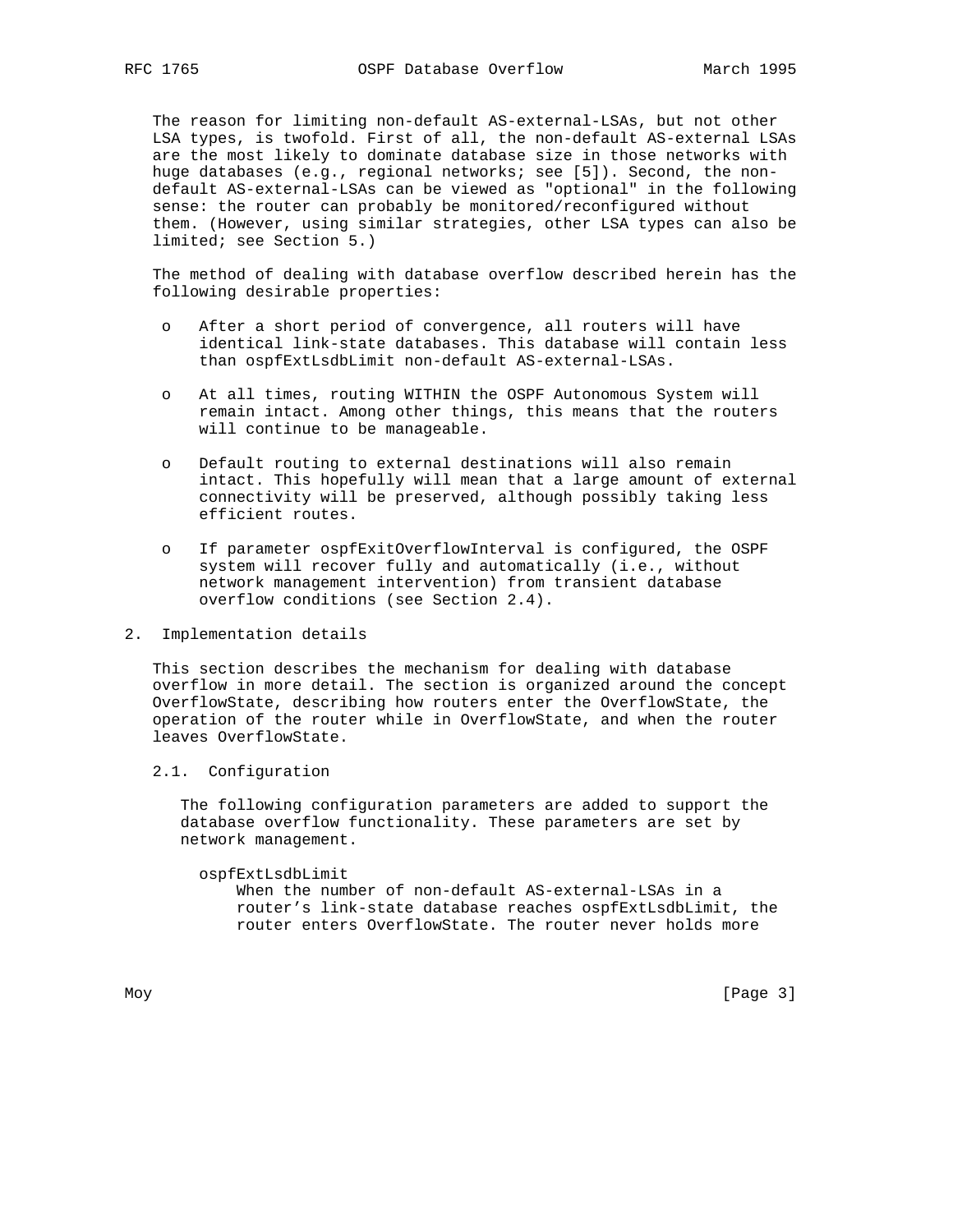than ospfExtLsdbLimit non-default AS-external-LSAs in its database.

 ospfExtLsdbLimit MUST be set identically in all routers attached to the OSPF backbone and/or any "regular" OSPF area. (This memo does not pertain to routers contained within OSPF stub areas nor NSSAs, since such routers do not receive AS-external-LSAs.) If ospfExtLsdbLimit is not set identically in all routers, then when the database overflows: 1) the routers will NOT converge on a common link-state database, 2) incorrect routing, possibly including routing loops, will result and 3) constant retransmission of AS-external-LSAs will occur. Identical setting of ospfExtLsdbLimit is achieved/ensured by network management.

When ospfExtLsdbLimit is set in a router, the router must have some way to guarantee that it can hold that many non default AS-external-LSAs in its link-state database. One way of doing this is to preallocate resources (e.g., memory) for the configured number of LSAs.

ospfExitOverflowInterval

 The number of seconds that, after entering OverflowState, a router will attempt to leave OverflowState. This allows the router to again originate non-default AS-external-LSAs. When set to 0, the router will not leave OverflowState until restarted. The default setting for ospfExitOverflowInterval is 0.

 It is not necessary for ospfExitOverflowInterval to be configured the same in all routers. A smaller value may be configured in those routers that originate the "more important" AS-external-LSAs. In fact, setting ospfExitOverflowInterval the same may cause problems, as multiple routers attempt to leave OverflowState simultaneously. For this reason, the value of ospfExitOverflowInterval must be "jittered" by randomly varying its value within the range of plus or minus 10 percent before using.

2.2. Entering OverflowState

 The router enters OverflowState when the number of non-default AS-external-LSAs in the database hits ospfExtLsdbLimit. There are two cases when this can occur. First, when receiving an LSA during flooding. In this case, an LSA which does not already have a database instance is added in Step 5 of Section 13 of [1]. The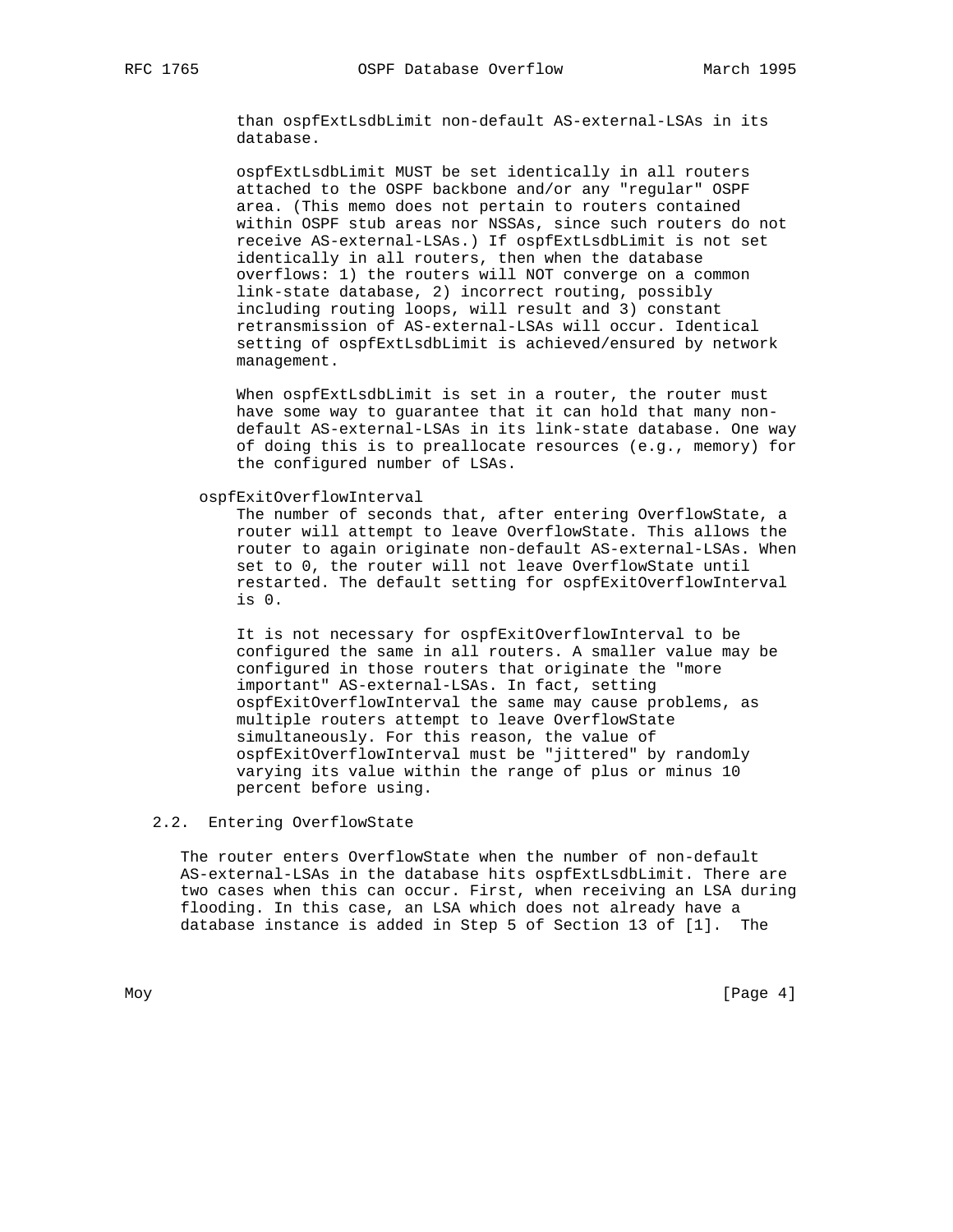second case is when the router originates a non-default AS external-LSA itself.

 Whenever the router enters OverflowState it flushes all non default AS-external-LSAs that it itself had originated. Flushing is accomplished through the premature aging scheme described in Section 14.1 of [1]. Only self-originated LSAs are flushed; those originated by other routers are kept in the link-state database.

#### 2.3. Operation while in OverflowState

 While in OverflowState, the flooding and origination of non default AS-external-LSAs are modified in the following fashion.

2.3.1. Modifications to Flooding

 Flooding while in OverflowState is modified as follows. If in Step 5 of Section 13 of [1], a non-default AS-external-LSA has been received that a) has no current database instance and b) would cause the count of non-default AS-external-LSAs to exceed ospfExtLsdbLimit, then that LSA is discarded. Such an LSA is not installed in the link-state database, nor is it acknowledged.

When all routers have identical values for ospfExtLsdbLimit (as required), the above flooding modification will only be invoked during a short period of convergence. During convergence, there will be retransmissions of LSAs. However, after convergence the retransmissions will cease, as the routers settle on a database having less than ospfExtLsdbLimit non-default As-external-LSAs.

 In OverflowState, non-default AS-external-LSAs ARE still accepted in the following conditions:

- (1) If the LSA updates an LSA that currently exists in the router's link-state database.
- (2) LSAs having LS age of MaxAge are always accepted. The processing of these LSAs follows the procedures described in Sections 13 and 14 of [1].
- (3) If adding the LSA to the router's database would keep the number of non-default AS-external-LSAs less than or equal to ospfExtLsdbLimit, the LSA is accepted.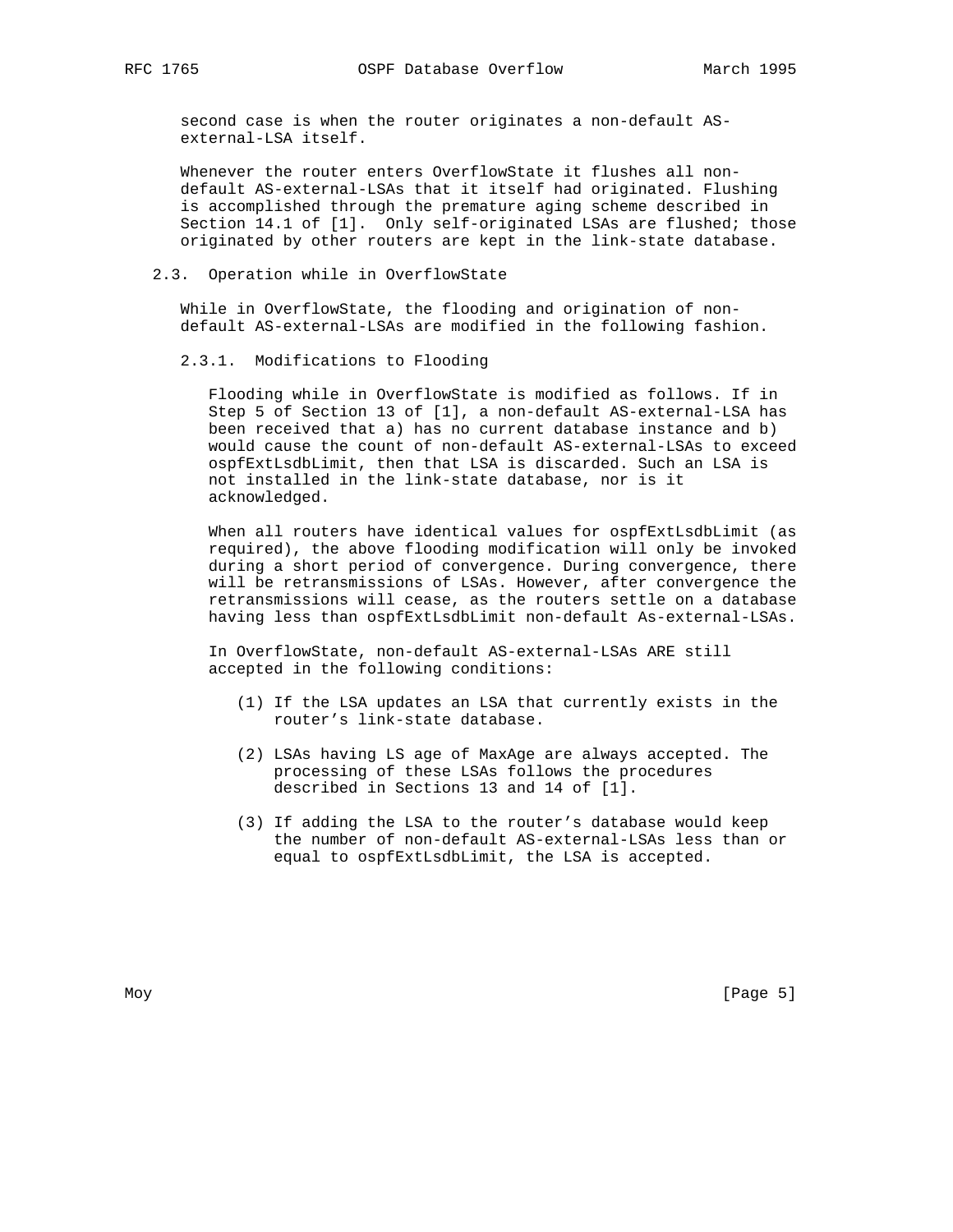# 2.3.2. Originating AS-external-LSAs

 Originating AS-external-LSAs is described in Section 12.4.5 of [1]. When a router is in OverflowState, it does not originate non-default AS-external-LSAs. In other words, the only AS external-LSAs originated by a router in OverflowState have Link State ID 0.0.0.0.

### 2.3.3. Receiving self-originated LSAs

 Receiving self-originated LSAs is described in Section 13.4 of [1]. When in OverflowState, a router receiving a self originated non-default AS-external-LSA responds by flushing it from the routing domain using the premature aging scheme described in Section 14.1 of [1].

## 2.4. Leaving OverflowState

 If ospfExitOverflowInterval is non-zero, then as soon as a router enters OverflowState, it sets a timer equal to the value of ospfExitOverflowInterval (plus or minus a random value in the range of 10 percent). When this timer fires, the router leaves OverflowState and begins originating non-default AS-external-LSAs again.

 This allows a router to automatically recover from transient overflow conditions. For example, an AS boundary router that imports a great many AS-external-LSAs may crash. Other routers may then start importing the routes, but until the crashed AS boundary router is either a) restarted or b) its AS-external-LSAs age out, there will be a much larger database than usual. Since such an overflow is guaranteed to go away in MaxAge seconds (1 hour), automatic recovery may be appropriate (and fast enough) if the overflow happens off-hours.

 As soon as the router leaves OverflowState, it is again eligible to reenter OverflowState according to the text of Section 2.2.

3. An example

 As an example, suppose that a router implements the database overflow logic, and that its ospfExtLsdbLimit is 10,000 and its ospfExitOverflowInterval is set to 600 seconds. Suppose further that the router itself is originating 400 non-default AS-external-LSAs, and that the current number of non-default AS-external-LSAs in the router's database is equal to 9,997.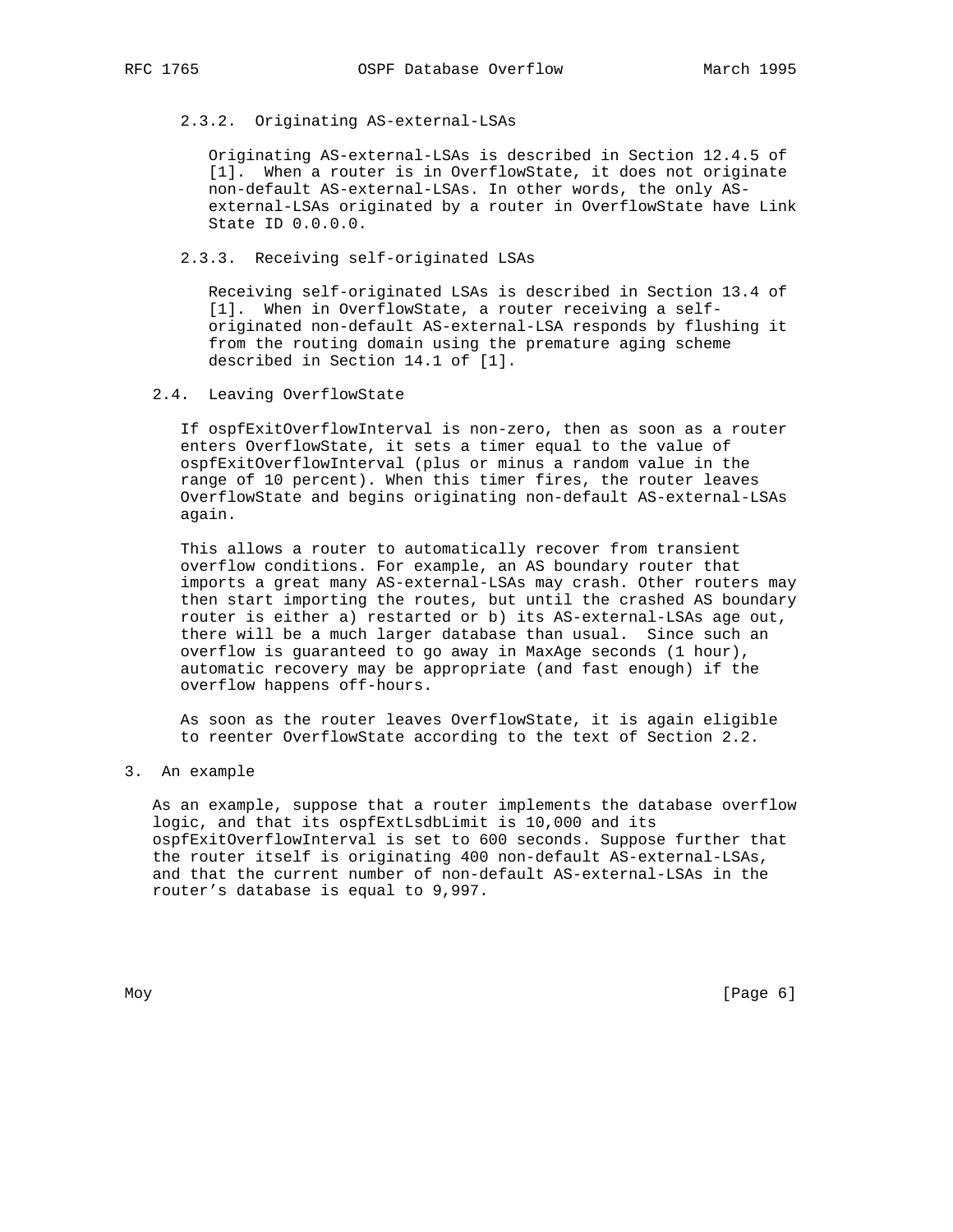Next, it receives a Link State Update packet from a neighbor, containing 6 non-default AS-external-LSAs, none of which have current database copies. The first two LSAs are then installed in the database. The third LSA is also installed in the database, but causes the router to go into OverflowState. Going into OverflowState causes the router to flush (via premature aging) its 400 self-originated non-default LSAs. However, these 400 LSAs are still considered to be part of the link-state database until their re-flooding (with age set to MaxAge) is acknowledged (see Section 14 of [1]); for this reason, the last three LSAs in the received update are discarded without being acknowledged.

 After some small period of time all routers will converge on a common database, having less than 10,000 non-default AS-external-LSAs. During this convergence period there may be some link-state retransmissions; for example, the sender of the above Link State Update packet may retransmit the three LSAs that were discarded. If this retransmission happens after the flushing of the 400 self originated LSAs is acknowledged, the 3 LSAs will then be accepted.

 Going into OverflowState also causes the router to set a timer that will fire some time between 540 and 660 seconds later. When this timer fires, the router will leave OverflowState and re-originate its 400 non-default AS-external-LSAs, provided that the current database has less than 9600 (10,000 - 400) non-default AS-external-LSAs. If there are more than 9600, the timer is simply restarted.

4. Administrative response to database overflow

 Once the link-state database has overflowed, it may take intervention by network management before all routing is restored. (If the overflow condition is transient, routing may be restored automatically; see Section 2.4 for details.) An overflow condition is indicated by SNMP traps (see Appendix B). Possible responses by a network manager may include:

- o Increasing the value of ospfExtLsdbLimit. Perhaps it had been set too conservatively, and the routers are able to support larger databases than they are currently configured for.
- o Isolating routers having limited resources within OSPF stub areas or NSSAs. This would allow increasing the value of ospfExtLsdbLimit in the remaining routers.
- o Reevaluating the need to import certain external routes. If ospfExtLsdbLimit cannot be increased, the network manager will want to make sure that the more important routes continue to be imported; this is accomplished by turning off the importing of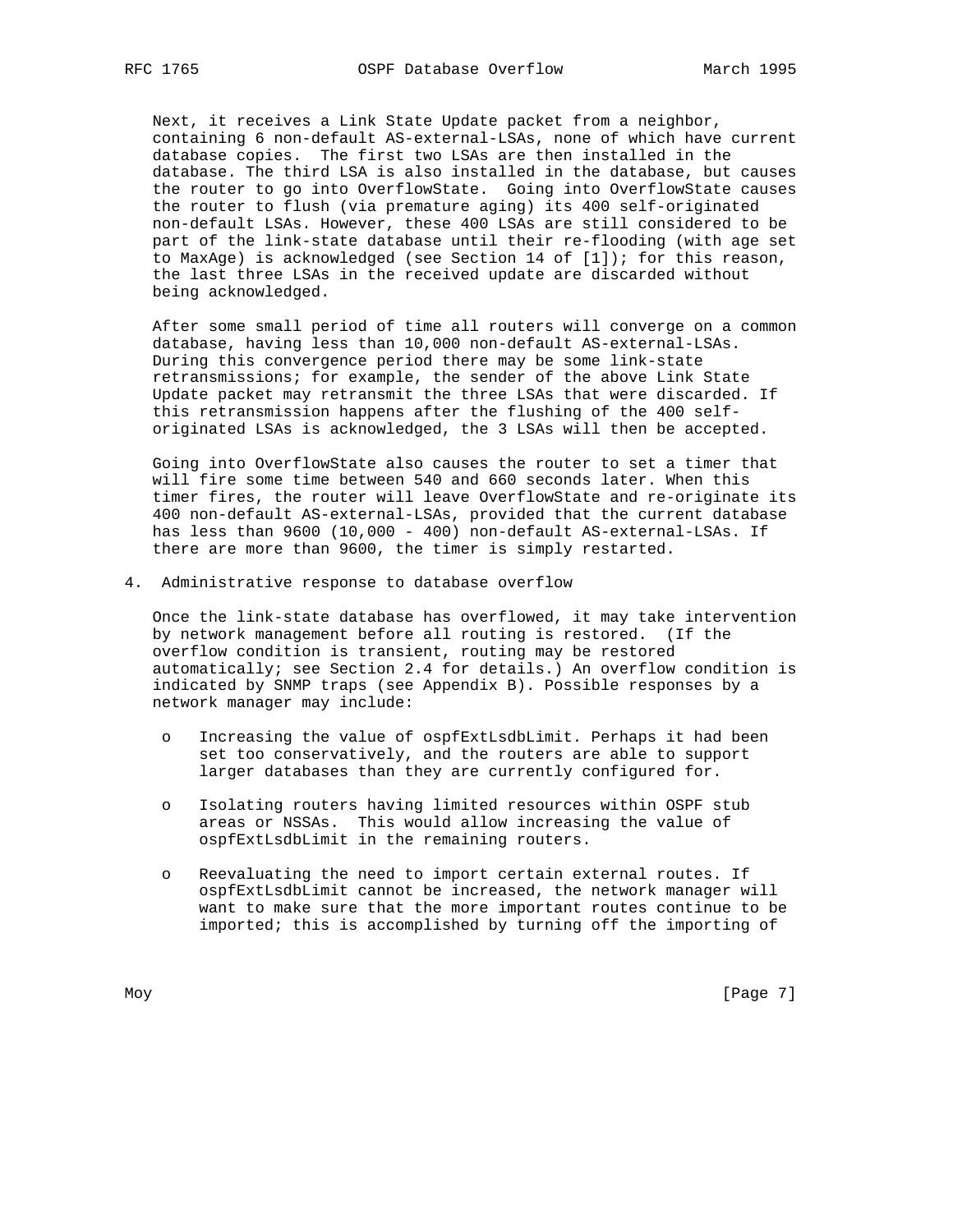less important routes.

5. Operational experience

 The database overflow scheme described in this memo has been implemented in the Proteon router for a number of years, with the following differences. First, the router did not leave OverflowState until it was restarted (i.e., ospfExitOverflowInterval was always 0). Second, default AS-external-LSAs were not separated from non-default AS-external-LSAs. Operationally the scheme performed as expected: during overflow conditions, the routers converged on a common database having less than a configured number of AS-external-LSAs.

6. Possible enhancements

Possible enhancements to the overflow scheme include the following:

- o Other LSA types, with the exception of the transit LSAs (router-LSAs and network-LSAs), could be limited in a similar fashion. For example, one could limit the number of summary- LSAs, or group-membership-LSAs (see [6]).
- o Rather than flushing all of its non-default AS-external-LSAs when entering OverflowState, a router could flush a fixed number whenever the database size hits ospfExtLsdbLimit. This would allow the router to prioritize its AS-external-LSAs, flushing the least important ones first.
- A. Related MIB parameters

 The following OSPF MIB variables have been defined to support the database overflow procedure described in this memo (see [4] for more information):

ospfExtLsdbLimit

 As in Section 2.1 of this memo, the maximum number of non default AS-external-LSAs that can be stored within the database. If set to -1, there is no limit.

ospfExitOverflowInterval

 As in Section 2.1 of this memo, the number of seconds that, after entering OverflowState, a router will attempt to leave OverflowState. This allows the router to again originate non default AS-external-LSAs. When set to 0, the router will not leave OverflowState until restarted.